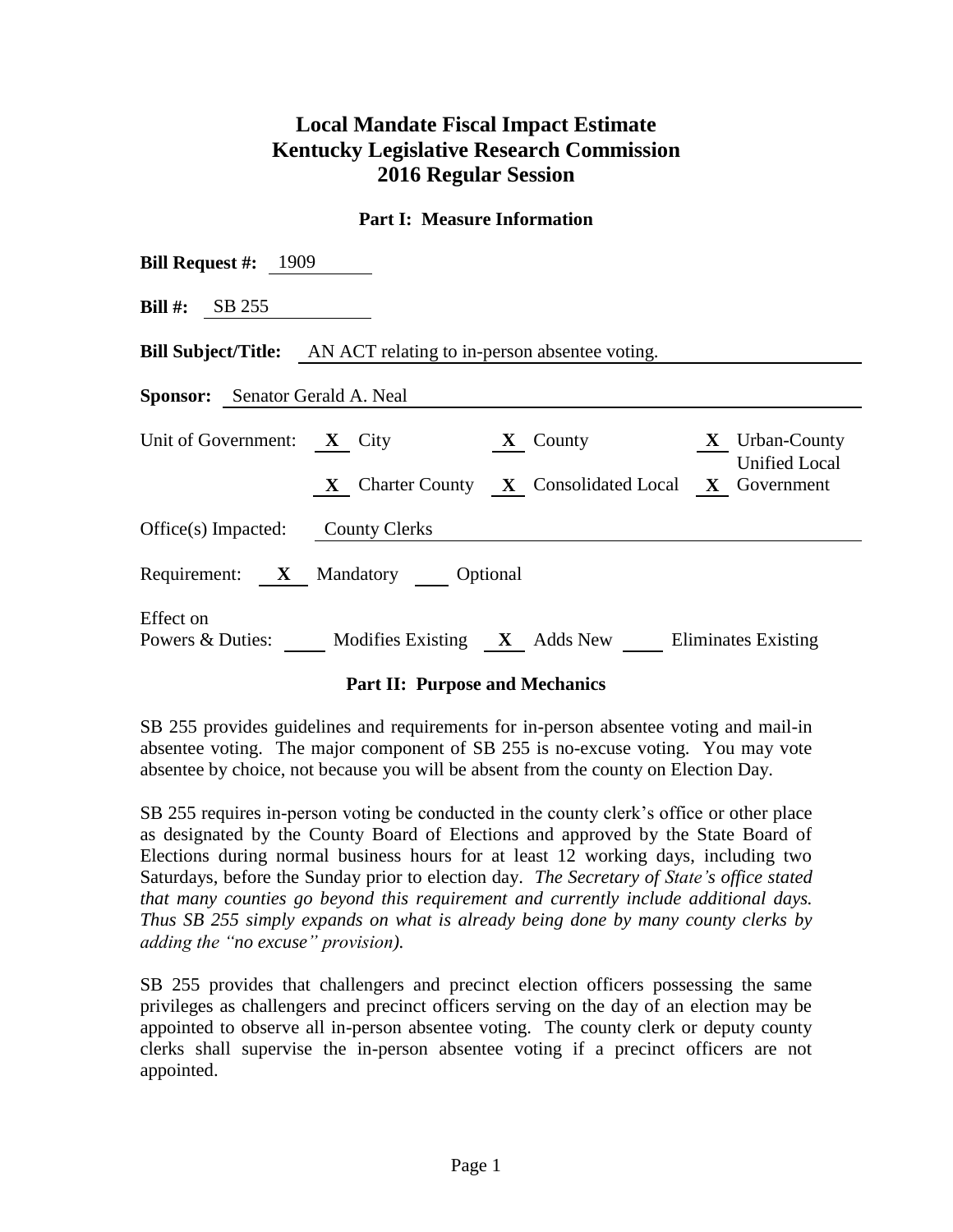SB 255 removes the situational requirements necessary for in-person absentee voting. **Any qualified voter who chooses to vote in-person absentee may do so** at the time and location detailed in the bill.

SB 255 provides that all mail-in absentee ballots meet the same requirements as currently provided in statute regarding voting by mail with the following additions:

SB 255 expands the qualifying requirements for a mail-in absentee ballot to include an expanded statement of the reason the person cannot vote in person on Election Day to include why the person cannot vote in person during the dates and times provided for inperson absentee voting.

SB 255 expands the time provisions regarding cancelling a mail-in absentee ballot from seven days before the date of the election to include the time frame during which inperson absentee voting is being conducted. Once the ballot is returned to the clerk, the person may then vote on Election Day or during the in-person absentee voting period.

SB 255 changes the deadline from fifteen days to forty-five days before any special election that the county clerk shall have ballot labels printed and ready for use for each candidate.

SB 255 requires the county clerk to equip the in-person absentee voting machine with the necessary supplies including attaching a pencil or pen to the machine for the purpose of write-in votes, at least five days prior to the in-person absentee voting period.

SB 255 expands the requirements relative to time off from work to include time needed to appear before the clerk to request an application for or to execute a mail-in absentee ballot or to cast his ballot during the in-person absentee voting period.

The Secretary of State sees SB 255 as a means of expanding voting before Election Day in order to combat low voter turnout. The last statewide election had a 30% turnout. The bipartisan Presidential Commission on Election Administration endorsed the concept in 2014.

The Kentucky County Clerks Association have two main concerns. First, the cost involved as detailed in the Fiscal Explanation below. Secondly is their interpretation of Section 147 of the Kentucky Constitution which states *"… any person absent from the county of his legal residence, or from the state, may be permitted to vote in a manner provided by law."* The association has concerns that SB 255 conflicts with the Constitution by allowing people to vote absentee by choice instead of out of necessity resulting from being out of county or state on Election Day.